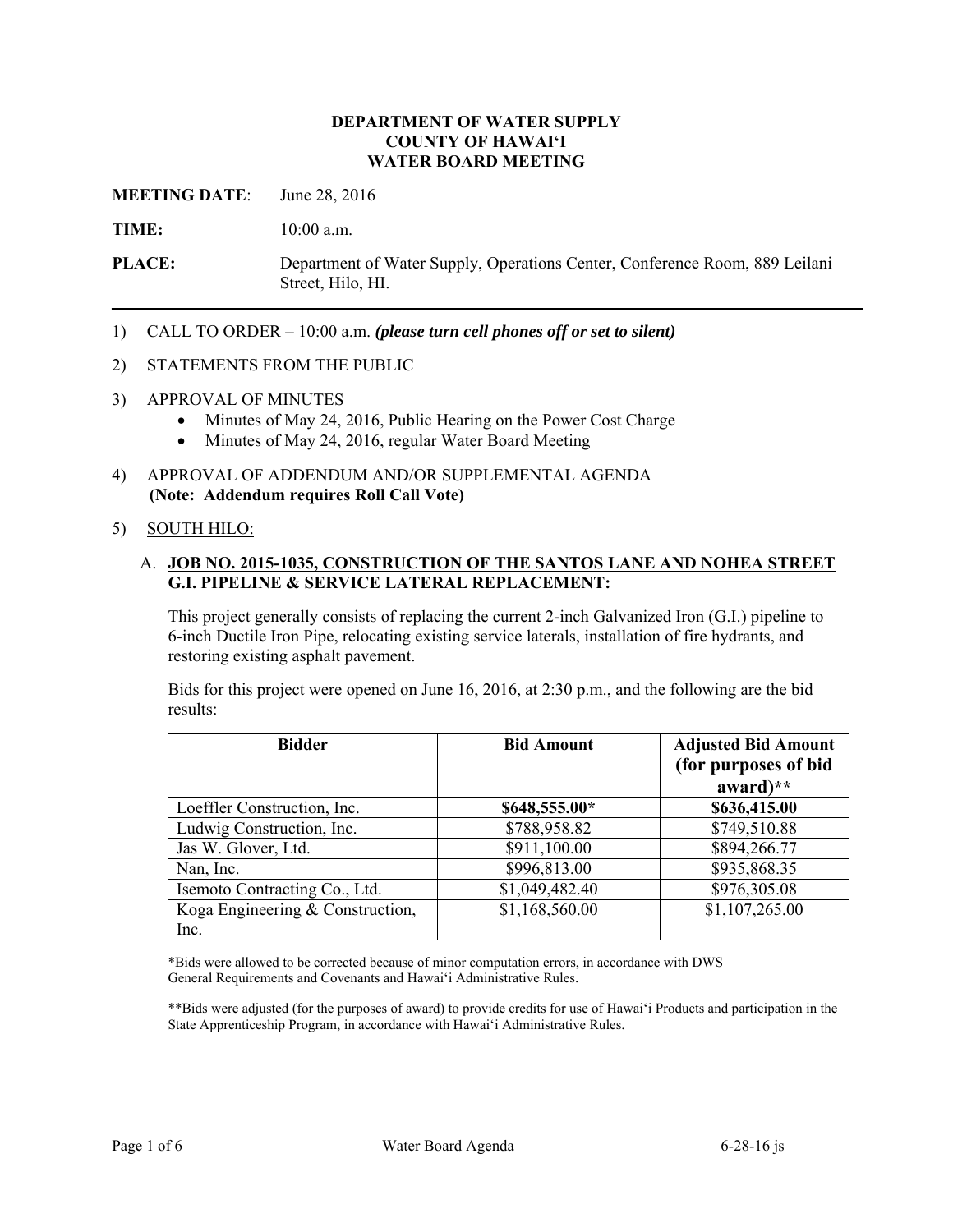Project Costs:

| 1) Low Bidder (Loeffler Construction, Inc.) |                           | 648,555.00 |
|---------------------------------------------|---------------------------|------------|
| 2) Construction Contingency (10%)           |                           | 64,855.00  |
|                                             | <b>Total Cost:</b>        | 713.410.00 |
| 3) State Appropriation Funding              |                           | 550,000.00 |
|                                             | <b>Total Cost to DWS:</b> | 163,410.00 |

For this project, \$550,000.00 will be funded from the State Appropriation to the County. Funding for the remaining balance, \$163,410.00, will be from CIP funds. The contractor will have 270 calendar days to complete this project. The Engineering estimate for this project was \$642,910.00.

RECOMMENDATION: It is recommended that the Board approve \$163,410.00 funding for the contingency, for a total contract amount of \$713,410.00, subject to review as to form and legality contract, JOB NO. 2015-1035, SANTOS LANE & NOHEA STREET G.I. PIPELINE & SERVICE LATERAL REPLACEMENT, for the lowest responsible bidder, Loeffler Construction, Inc., for their bid amount of \$648,555.00, plus \$64,855.00 for construction of the contract by Corporation Counsel.

The Contract will be executed between the County and the lowest responsible bidder, and administered by DWS.

## B. **RESOLUTION NO. 2016-03, APPROVING RECEIPT AND EXPENDITURE OF MONIES FOR THE CONSTRUCTION OF PI'IHONUA-KŪKŪAU RESERVOIR AND TRANSMISSSION IMPROVEMENTS (FUNDED BY THE DRINKING WATER STATE REVOLVING FUND):**

#### *(Note: Resolution requires roll call vote)*

DWS submitted a loan application to fund this project with the Drinking Water State Revolving Fund (DWSRF). One of the prerequisites for the loan is a Resolution approved by the Water Board. Bids were higher than the original loan amount indicated in Resolution 2016-02. Thus, this Resolution No. 2016-03 seeks to supersede Resolution No. 2016-02. This Resolution is specifically identified for the following project: JOB NO. 1994-590 PI'IHONUA-KŪKŪAU RESERVOIR AND TRANSMISSION IMPROVEMENTS, and authorizes the Manager-Chief Engineer or the Deputy to execute loans and/or grants with the State Department of Health for up to \$9,500,000.00.

RECOMMENDATION: It is recommended that the Water Board adopt DRINKING WATER STATE REVOLVING FUND RESOLUTION NO. 2016-03, subject to the approval of Corporation Counsel.

### 6) NORTH HILO:

# A. **JOB NO. 2016-1052, LAUPĀHOEHOE DEEPWELL B REPAIR:**

This project generally consists of the replacement of the existing deep well submersible pump and motor, power cable, column pipe, column couplings and all appurtenant materials; chlorination of well and pumping assembly; and completion of a pump efficiency test.

Bids for this project were opened on June 16, 2016, at 1:30 p.m., and the following are the bid results: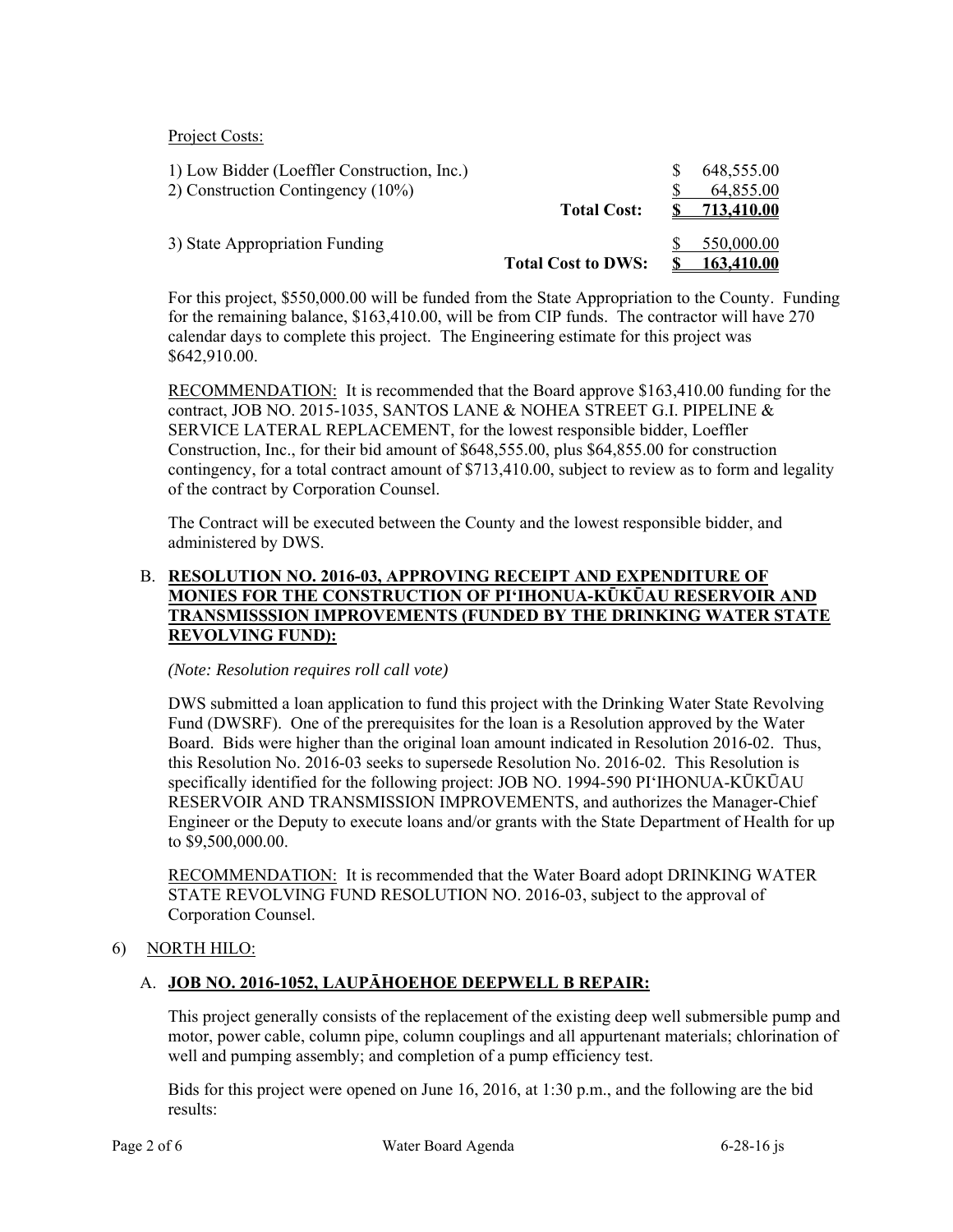| Bidder                                       | <b>Bid Amount</b> |
|----------------------------------------------|-------------------|
| Derrick's Well Drilling & Pump Services, LLC | \$101,000.00      |
| Beylik Drilling and Pump Service, Inc.       | \$133,060.00      |

Project Costs:

| 1) Low Bidder (Derrick's Well Drilling & Pump Services, LLC) | \$101,000.00        |
|--------------------------------------------------------------|---------------------|
| 2) Construction Contingency (10%)                            | \$ 10.100.00        |
| <b>Total Cost:</b>                                           | <b>\$111.100.00</b> |

Funding for this project will be from DWS's CIP Budget under Deepwell Pump Replacement. The contractor will have 210 calendar days to complete this project. The Engineering estimate for this project was \$128,000.00.

RECOMMENDATION: It is recommended that the Board award the contract for JOB NO. 2016-1052, LAUPĀHOEHOE DEEPWELL B REPAIR, to the lowest responsible bidder, Derrick's Well Drilling & Pump Services, LLC, for their bid amount of \$101,000.00, plus \$10,100.00 for construction contingency, for a total contract amount of **\$111,100.00.** It is further recommended that either the Chairperson or the Vice-Chairperson be authorized to sign the contract, subject to review as to form and legality of the contract by Corporation Counsel.

# 7) NORTH KONA:

# A. **JOB NO. 2016-1047, KALOKO MAUKA #3 BOOSTERS A & B REPAIR:**

This project generally consists of the replacement of the existing booster pumps, discharge heads, motors, and all appurtenant materials, such as mechanical seal, pre-lube tubing, etc.; chlorination and testing of the boosters and pumping assembly; and selective reconfiguration and replacement of above ground discharge piping assembly; in accordance with the specifications.

Bids for this project were opened on June 16, 2016, at 2:00 p.m., and the following are the bid results:

| <b>Bidder</b>                                  | <b>Bid Amount</b> |
|------------------------------------------------|-------------------|
| Derrick's Well Drilling and Pump Services, LLC | \$203,000.00      |
| Beylik Drilling and Pump Service, Inc.         | \$204,600.00      |
| Performance Systems, Inc.                      | \$346,000.00      |

Project Costs:

| 1) Low Bidder (Derrick's Well Drilling and Pump Services, LLC) | \$203,000.00        |
|----------------------------------------------------------------|---------------------|
| 2) Contingencies $(10.0\%)$                                    | \$20,300.00         |
| <b>Total Cost:</b>                                             | <u>\$223,300.00</u> |

Funding for this project will be from DWS's CIP Budget under Deepwell Pump Replacement. The contractor will have 210 calendar days to complete this project. The Engineering estimate for this project was \$145,000.00.

RECOMMENDATION: It is recommended that the Board award the contract for JOB NO. 2016-1047, KALOKO MAUKA #3 BOOSTERS A & B REPAIR, to the lowest responsible bidder, Derrick's Well Drilling and Pump Services, LLC, for their bid amount of \$203,000.00, plus \$20,300.00 for contingencies, for a total contract amount of **\$223,300.00**. It is further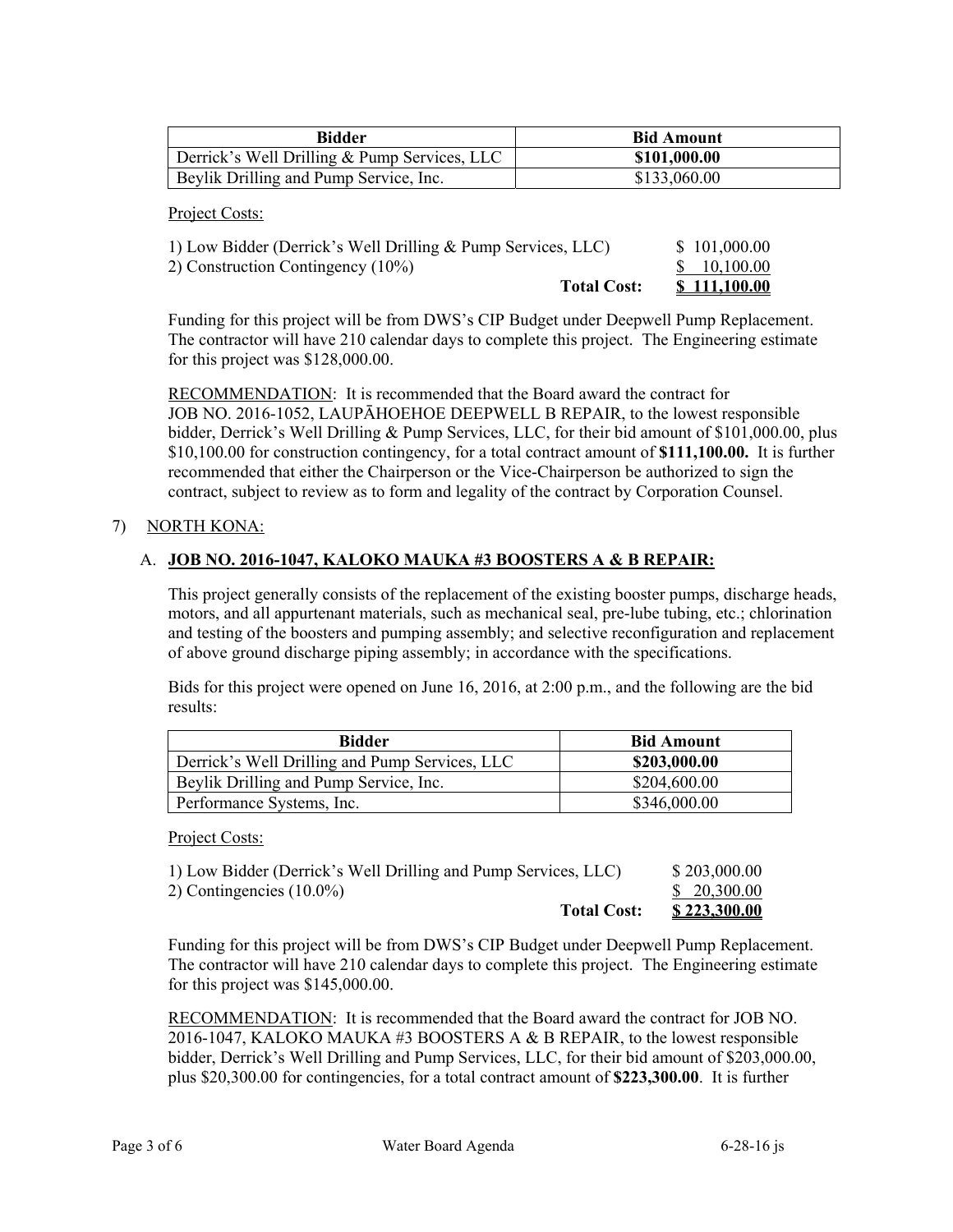recommended that either the Chairperson or the Vice-Chairperson be authorized to sign the contract, subject to review as to form and legality by Corporation Counsel.

#### 8) MISCELLANEOUS:

### A. **DEDICATIONS:**

The Department has received the following documents for action by the Water Board. The water systems have been constructed in accordance with the Department's standards, and are in acceptable condition for dedication.

### **1. BILL OF SALE**

Seller: One Puako Bay, LLC Tax Map Keys: (3) 6-9-002: 001, 002, 030, 033, 034, 035 & 036 Facilities Charge: \$71,500.00 Date Paid: 5/25/2016 Final Inspection Date: 4/01/2016 Water System Cost: \$61,200.00

#### **2. GRANT OF EASEMENT AND BILL OF SALE**

Grantors: Innovations Public Charter School Foundation and Revocable Trust of Stanley A. Gomes, Daniel B. Bolton, Malia L. Bolton, Daniel R. Bolton and Kirstina L. Bolton Tax Map Keys: (3) 7-5-010: 001, 7-5-017: 008 and 7-5-017: 045 Facilities Charge: \$44,000.00 Date Paid: 6/20/2016 Final Inspection Date: 6/16/2016 Water System Cost: \$144,000.00

#### **3. BILL OF SALE**

Seller: State of Hawai'i, Department of Accounting and General Services Tax Map Key: (3) 2-1-012: 009 and 078 Facilities Charge: *Not applicable*  Final Inspection Date: 12/05/2014 Water System Cost: \$68,262.00

RECOMMENDATION: It is recommended that the Water Board accept these documents subject to the approval of the Corporation Counsel, and that either the Chairperson or the Vice-Chairperson be authorized to sign the documents.

### B. **AMENDED DEPARTMENT OF WATER SUPPLY RULES AND REGULATIONS:**

The Water Board, at its March 22, 2016, meeting, approved proposed amendments to DWS Rules and Regulations. In an effort to improve collection of balances owed the Department for water service, as well as to clarify and standardize existing rules, changes to Sections 1-1, 3-1, 3-4, 3-8, 3-10, 3-11, 3-21, 3-22, 3-27 and 4-8 were proposed.

In order to accept public testimony on this change, a Public Hearing will have been held just prior to this meeting.

**RECOMMENDATION:** It is recommended that the Water Board approve the proposed changes to the Rules & Regulations of the Department of Water Supply, County of Hawai'i.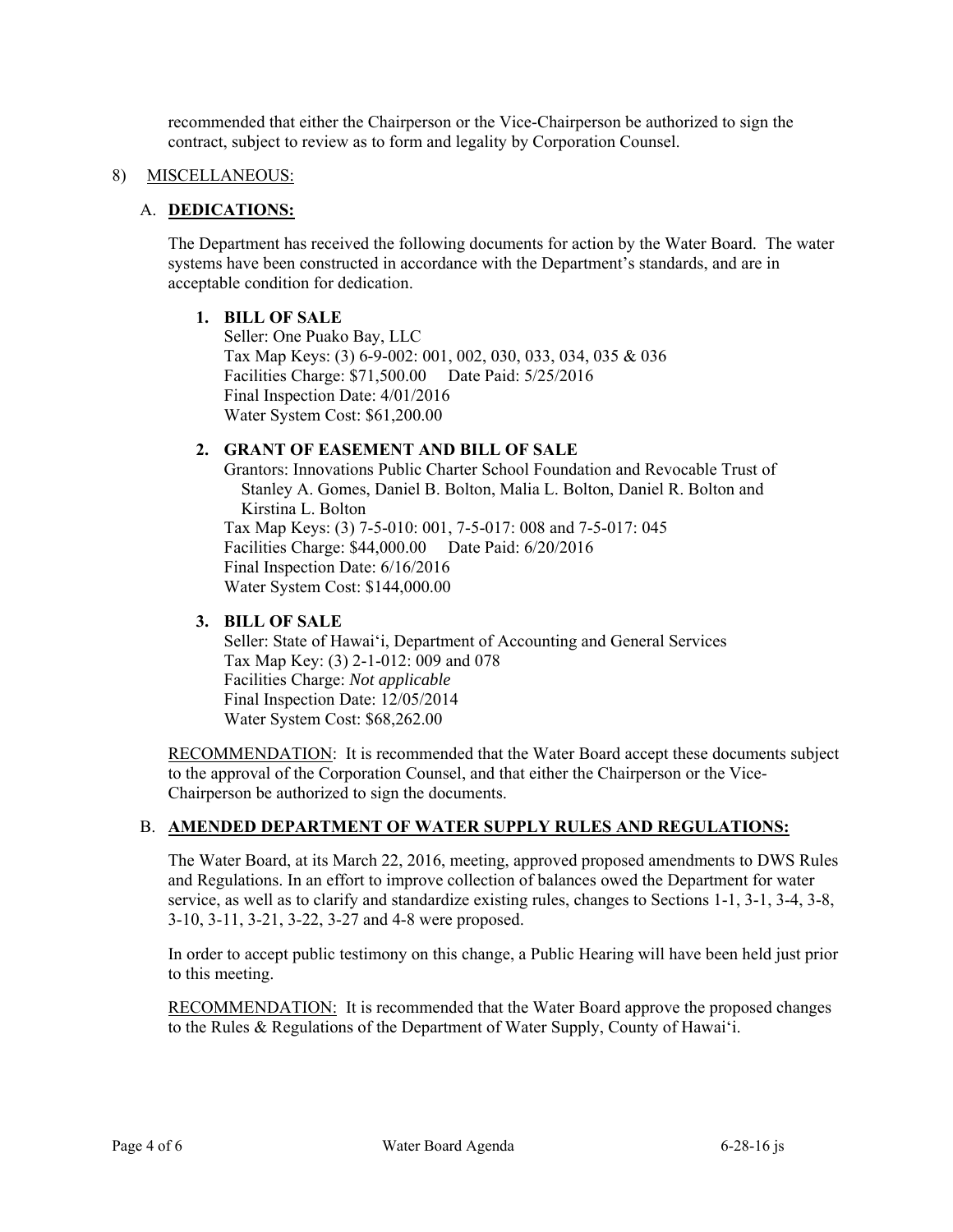# C. **MATERIAL BID NO. 2016-01, FURNISHING AND DELIVERING PIPES, FITTINGS, WATER METERS, FIRE HYDRANTS, BRASS GOODS, VALVES, ELECTRICAL SUPPLIES, ELECTRICAL EQUIPMENT, WATER QUALITY EQUIPMENT, CHLORINATORS, MOTORS, AND MISCELLANEOUS ITEMS FOR THE DEPARTMENT OF WATER SUPPLY STOCK:**

Part Number 58, Unistrut Channel and Hardware, was deferred at the last Water Board meeting because the low bidder, Fastenal Company, was not compliant with the Hawai'i Compliance Express at that time. Since then, Fastenal Company has met all of the requirements to be compliant.

RECOMMENDATION: It is recommended that the Board award the contract for Part 58, Unistrut Channel and Hardware, for MATERIAL BID NO. 2016-01, FURNISHING AND DELIVERING PIPES, FITTINGS, WATER METERS, FIRE HYDRANTS, BRASS GOODS, VALVES, ELECTRICAL SUPPLIES, ELECTRICAL EQUIPMENT, WATER QUALITY EQUIPMENT, CHLORINATORS, MOTORS, AND MISCELLANEOUS ITEMS FOR THE DEPARTMENT OF WATER SUPPLY STOCK to Fastenal Company, on an as-needed basis, at a total price of \$7,105.02, and that either the Chairperson or the Vice-Chairperson be authorized to sign the contract, subject to review as to form and legality of the contract by Corporation Counsel. The contract period shall be from July 1, 2016 to June 30, 2017.

# D. **MATERIAL BID NO. 2016-03, FURNISH BASE COURSE, SAND, COLD MIX, HOT MIX AND NO. 3F ROCK TO THE DEPARTMENT OF WATER SUPPLY:**

At the May 24, 2016, Water Board meeting, Parts A (3/4 inch base course at \$14.27 per ton), B (1.5 inch base course at \$12.93 per ton), C (No. 3F rock at \$22.50 per ton), D (#4 sand at \$25.42 per ton) and E (mortar sand at \$43.42 per ton) for District II and Parts A (3/4 in base course at \$19.49 per ton), B (1.5 inch base course at \$17.96 per ton), D (#4 sand at \$36.46 per ton) and E (mortar sand at \$57.76 per ton) for District III were deferred because the low bidder, WHC LTD. dba West Hawai'i Concrete, was not compliant with the Hawai'i Compliance Express at that time.

Since then, the vendor has met all of the requirements to be compliant.

RECOMMENDATION: It is recommended that the Board award the contract for Parts A, B, C, D and E for District II, and Parts A, B, D and E for District III for MATERIAL BID NO. 2016-03, FURNISH BASE COURSE, SAND, COLD MIX, HOT MIX AND NO. 3F ROCK TO THE DEPARTMENT OF WATER SUPPLY, to WHC LTD. dba West Hawai'i Concrete, on an as-needed basis at the unit prices stated above, and that either the Chairperson or the Vice-Chairperson be authorized to sign the contract, subject to review as to form and legality of the contract by Corporation Counsel. The contract period shall be from July 1, 2016 to June 30, 2017.

# E. **UPDATE RE: NATIONAL PARKS SERVICE'S PETITION TO DESIGNATE KEAUHOU AQUIFER AS A GROUND WATER MANAGEMENT AREA:**

For discussion and possible action.

## F. **EXECUTIVE SESSION RE: NATIONAL PARKS SERVICE'S PETITION TO DESIGNATE KEAUHOU AQUIFER AS A GROUND WATER MANAGEMENT AREA:**

The Water Board anticipates convening an executive meeting, closed to the public, pursuant to Hawai'i Revised Statutes, Sections 92-4, 92-5(a)(2), to discuss mediation as directed by the